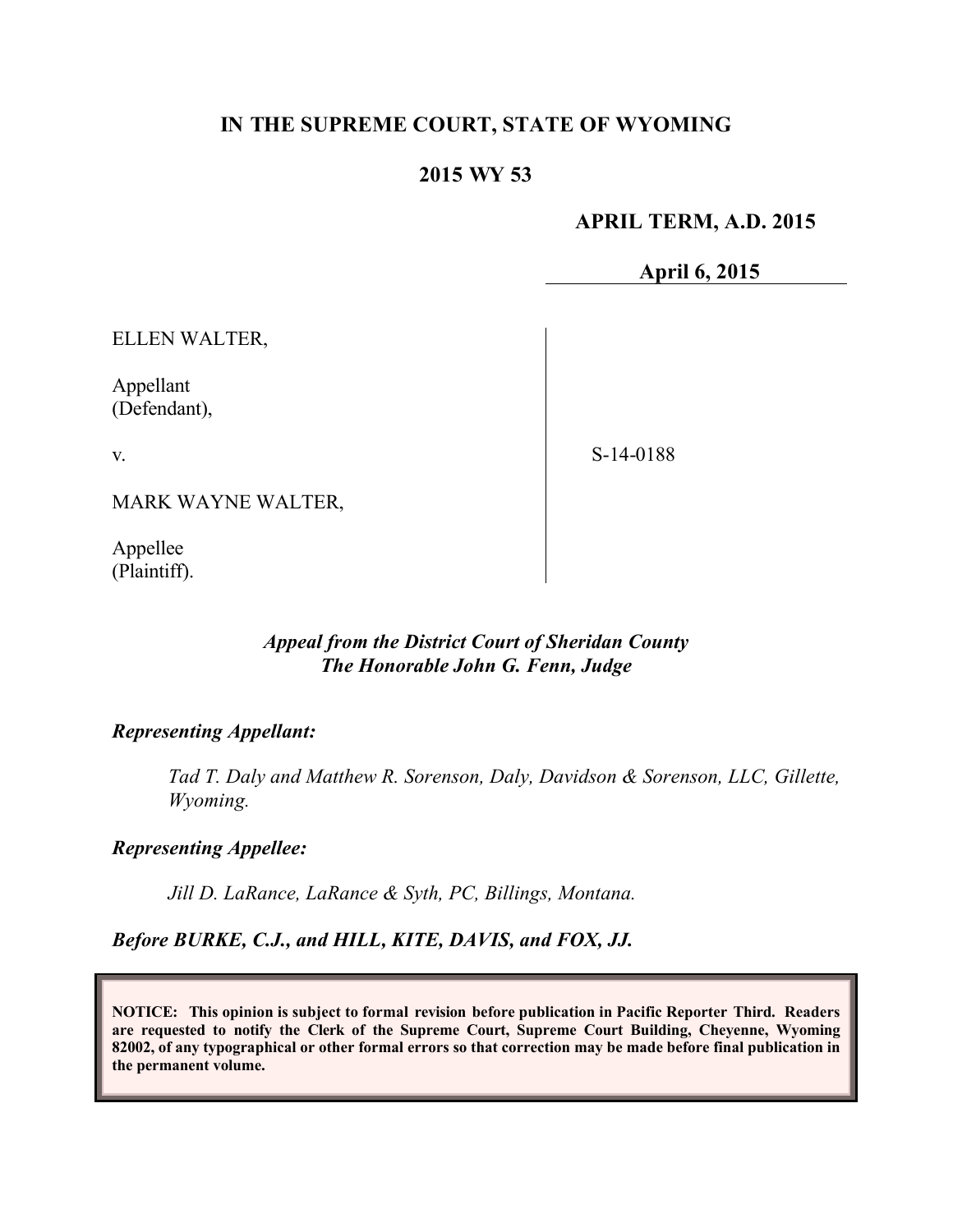#### **BURKE, Chief Justice.**

[¶1] In this appeal from a Decree of Divorce, Ellen Walter ("Mother") challenges the district court's decisions on child custody and child support, its rulings relating to the guardian ad litem, and a modification to the original findings of fact and conclusions of law. Finding no reversible error, we will affirm.

#### *ISSUES*

[¶2] Mother presents four issues for our review, which we have reordered to facilitate discussion:

> 1. Did the district court abuse its discretion in awarding primary physical custody to Father?

> 2. Did the district court abuse its discretion in requiring the parties to split the children's medical costs not covered by health insurance?

> 3. Did the district court err in permitting the guardian ad litem to withdraw?

> 4. Did the district court abuse its discretion by modifying its original Findings of Fact and Conclusions of Law?

#### *FACTS*

[¶3] Mother and Father were married in 2004. Three children were born to the couple, JRW in 2004, JMW in 2010, and LCW in 2011. Father filed a complaint for judicial separation on August 21, 2012, and later amended his complaint to seek a divorce.

[¶4] The parties stipulated to an order for temporary arrangements for the children. The district court entered the temporary order giving Mother primary physical custody of the children, with liberal visitation to Father. It ordered Father to pay child support and spousal support. A guardian ad litem was appointed for the children. A few months later, but before the trial, the district court allowed the guardian ad litem to withdraw.

[¶5] Trial began on March 12, 2014. Evidence indicated that Father was employed as a psychiatrist during the marriage. Mother did not work outside the home, and was the primary caregiver for the children. All three children have special needs. JRW is a highfunctioning autistic child also diagnosed with high anxiety and ADHD. JMW was developmentally delayed in his motor skills as an infant, though he largely caught up as a toddler. He still has delayed speech development and orthopedic problems, and recently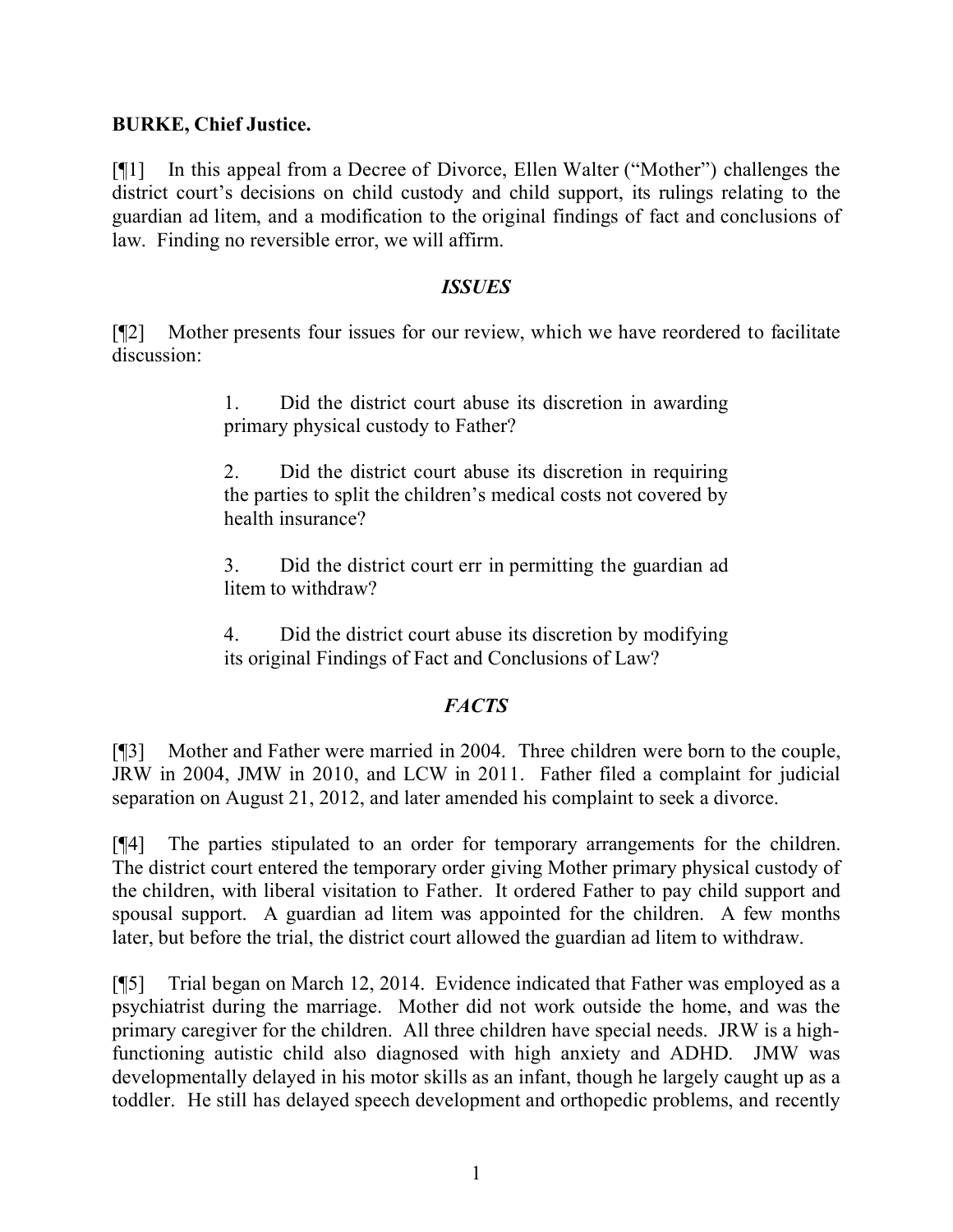started to exhibit some indications of autism or ADHD. LCW suffers from an undiagnosed developmental disorder, and has significant developmental delays. All three children have participated in various medical, therapy, and counseling programs.

[¶6] Following a three day trial, the district court issued Findings of Fact and Conclusions of Law. It concluded that the best interests of the children would be served by granting primary custody to Father and liberal visitation to Mother. Mother was ordered to pay child support. Prior to entry of the decree, Mother filed a motion asking the district court to modify its findings and conclusions by reducing the amount of child support she was to pay. Mother asserted that, under the proposed findings, she would have the children for more than 40% of the year so child support should be calculated as set forth in Wyo. Stat. Ann.  $\S 20-2-304(c)$  (LexisNexis 2013).<sup>1</sup> The district court declined to adopt Mother's proposed change and instead reduced Mother's visitation below the 40% statutory threshold. The Decree of Divorce entered by the district court reflected this modification, but was otherwise consistent with the original findings and conclusions. Mother filed this timely appeal.

#### *STANDARD OF REVIEW*

[¶7] Our standard of review in domestic relations matters is well established:

 $\overline{a}$ 

Custody, visitation, child support, and alimony are all committed to the sound discretion of the district court. . . . A court does not abuse its discretion unless it acts in a manner which exceeds the bounds of reason under the circumstances. *Pinther v. Pinther*, 888 P.2d 1250, 1252 (Wyo. 1995) (quoting *Dowdy v. Dowdy*, 864 P.2d 439, 440 (Wyo. 1993)).

<sup>&</sup>lt;sup>1</sup> That statute provides an alternative formula for calculating child support when both parents have custody more than 40% of the time:

When each parent keeps the children overnight for more than forty percent (40%) of the year and both parents contribute substantially to the expenses of the children in addition to the payment of child support, a joint presumptive support obligation shall be determined by use of the tables. After the joint presumptive child support obligation is derived from column three of the tables, that amount shall be divided between the parents in proportion to the net income of each. The proportionate share of the total obligation of each parent shall then be multiplied by the percentage of time the children spend with the other parent to determine the theoretical support obligation owed to the other parent. The parent owing the greater amount of child support shall pay the difference between the two (2) amounts as the net child support obligation.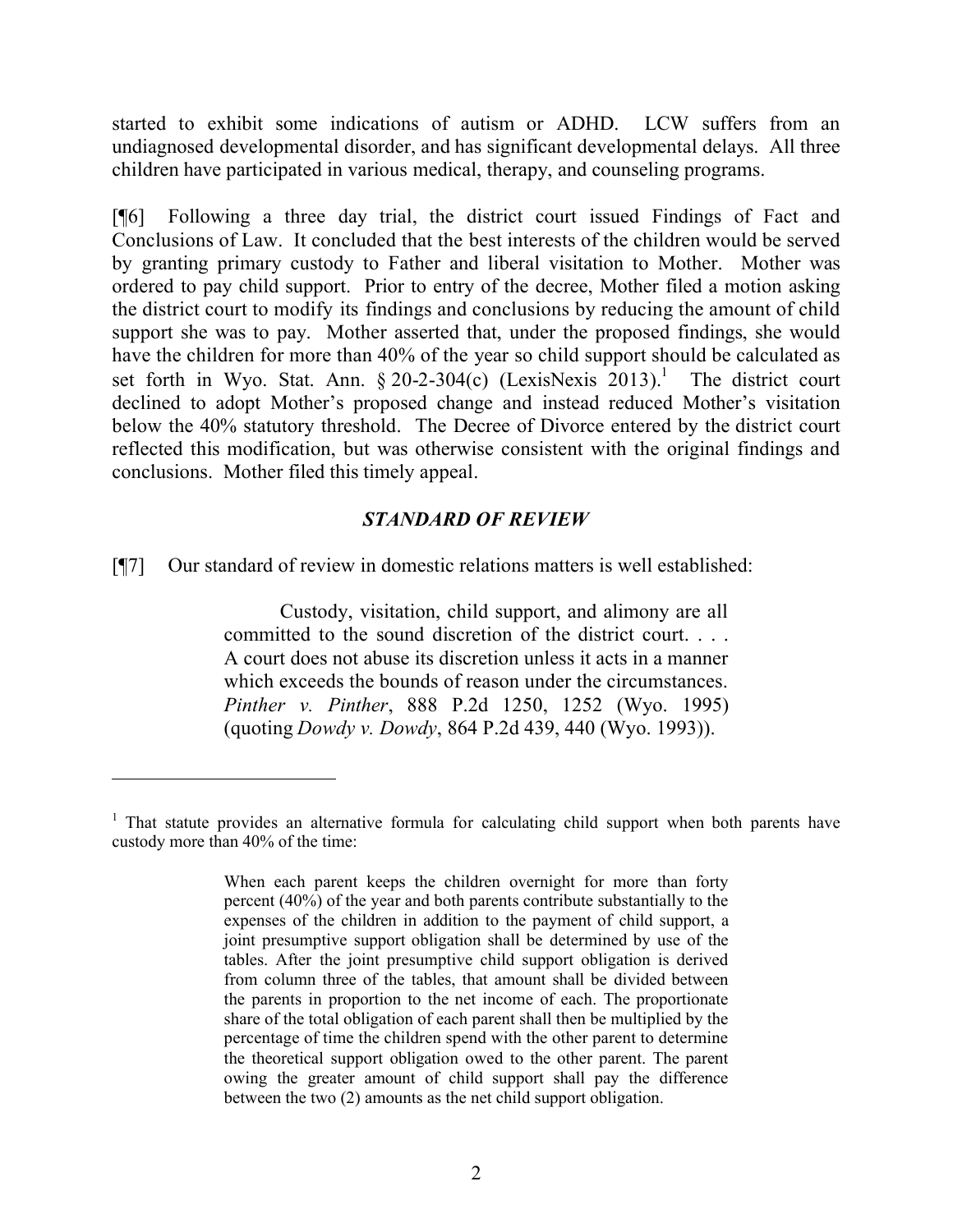*Reavis v. Reavis*, 955 P.2d 428, 431 (Wyo. 1998).

## *DISCUSSION*

## *1. Primary Physical Custody*

[¶8] Mother contends that the district court abused its discretion in awarding primary physical custody to Father. Wyo. Stat. Ann. § 20-2-201(a) provides a list of ten factors the district court must consider in determining custody. The district court considered all of the ten factors, but Mother contends that it placed unnecessary weight on certain factors and ignored others. The primary error, Mother asserts, is that the district court placed insufficient weight on the fact that Mother had been the children's primary caregiver.

[¶9] Mother contends that her role as primary caregiver should have been given particular emphasis because of the children's special needs. Mother points out that she was the one primarily responsible for obtaining medical care and providing in-home therapies to the children. She asserts that Father's full-time work schedule will preclude him from providing those therapies or performing many of the activities necessary to the children's well-being and development.

[¶10] In its findings and conclusions, the district court provided an eight-page discussion of the ten required statutory factors. It acknowledged that all three children have special needs. It recognized that Mother has been the primary caregiver, and that she was closely involved in their medical care and therapies. It also recognized that Father would need to enroll the children in daycare if he had primary physical custody. It concluded its explanation as follows:

> The Court also gave great consideration to the fact that Mother has been the primary caregiver for the children since birth. The Court generally awards primary physical custody to the parent who has taken on this role throughout the children's lives. However, in light of Mother's history of mental instability, lack of credibility, inability to communicate with Father, refusal to foster a positive relationship between Father and the children, and her inability to respect Father's rights and responsibilities the Court cannot award primary physical custody to Mother. This decision was made based on the evidence that was introduced at trial, and was not made lightly. Throughout the separation, Father has shown that he is the more stable parent, and he is capable of providing a safe environment for the children.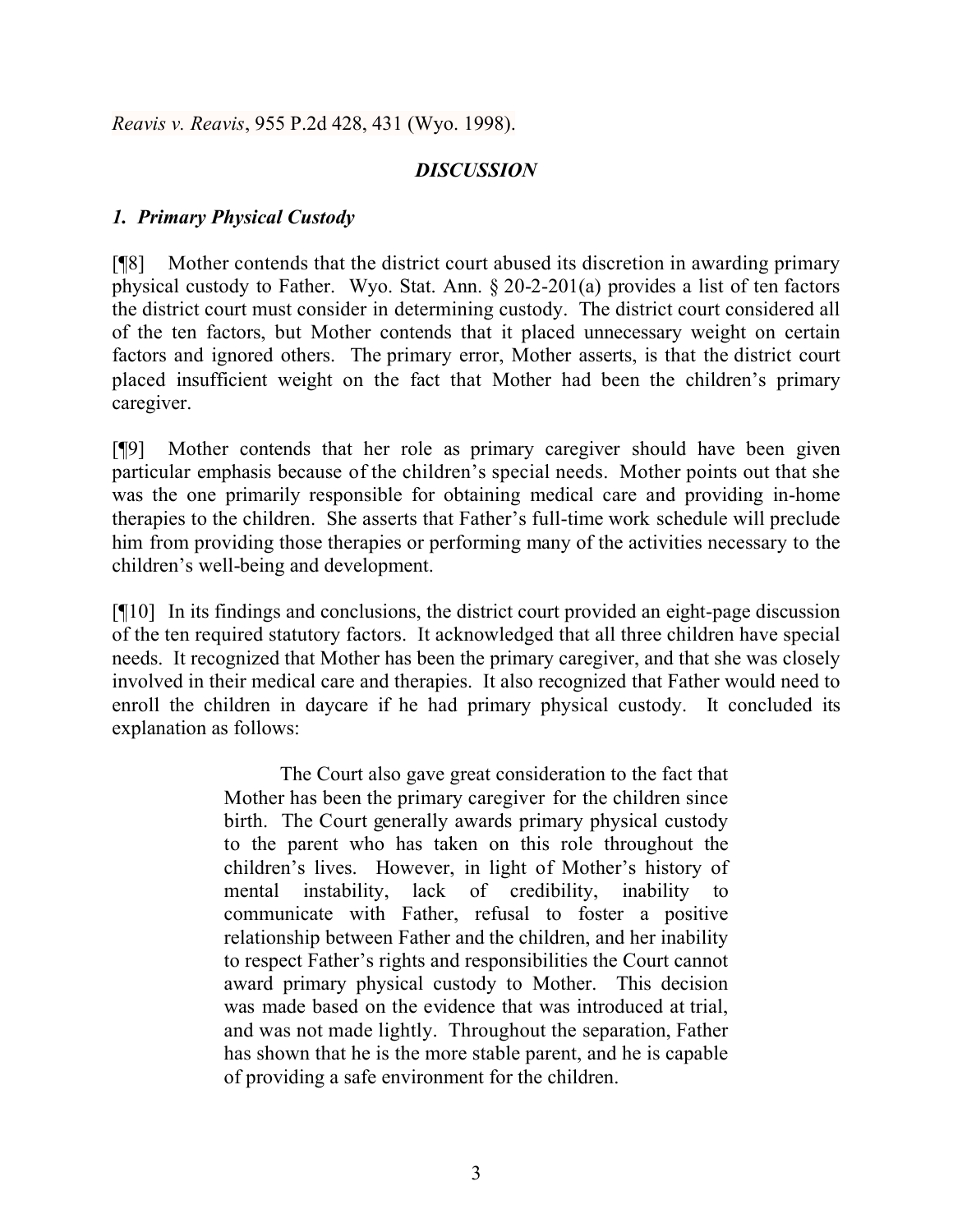On this basis, the district court concluded that it was in the best interests of the children for Father to have primary physical custody.

[¶11] Mother's claim that the district court ignored her role as primary caregiver or failed to give it appropriate weight is demonstrably incorrect. Moreover, her assertion that the district court gave this factor insufficient weight is an invitation for us to reweigh the evidence. "This Court, however, does not reweigh evidence." *Hayzlett v. Hayzlett*, 2007 WY 147, ¶ 8, 167 P.3d 639, 642 (Wyo. 2007) (citing *Hall v. Hall*, 2005 WY 166, ¶ 15, 125 P.3d 284, 289 (Wyo. 2005)). An abuse of discretion occurs when a material factor deserving significant weight is ignored. *Buttle v. Buttle*, 2008 WY 135, ¶ 15, 196 P.3d 174, 178 (Wyo. 2008). The district court did not give Mother's role as primary caregiver the weight Mother would like, but it did not ignore that factor.

[¶12] Mother also contends that the district court gave insufficient weight to evidence of spousal and child abuse by Father. However, the record shows that the district court did consider this factor. Its findings and conclusions include this explanation:

> At trial Mother alleged that Father had physically abused both her and the children, particularly [JRW]. The Court must consider evidence of spousal abuse or child abuse as being contrary to the interests of the children. [Wyo. Stat. Ann.]  $\S 20-2-201(c)$ . However, during the marriage Mother never reported the alleged incidents of domestic violence to anyone, even her own psychiatrist. . . . Mother also admitted that she exaggerated several of the incidents that she used to support her application for the *Protection Order*. As mentioned above, Mother's credibility was impeached on several occasions, and the Court cannot find that her accusations of spousal abuse are credible.

> The Court also considered her allegations of child abuse. Once again, these alleged incidents were never officially reported to the police or the Department of Family Services ("DFS"). . . . In addition, Father's counsel pointed out that each alleged incidence of abuse corresponded to an event that happened in the litigation (i.e. Father asking for a custody evaluation). The Court notes that the children have seen several doctors, therapists, counselors, teachers, etc. who are trained to notice child abuse, and not one of these individuals has ever reported suspected abuse at the hands of either parent.

Father testified that Mother's allegations of abuse "have no merit." We have often said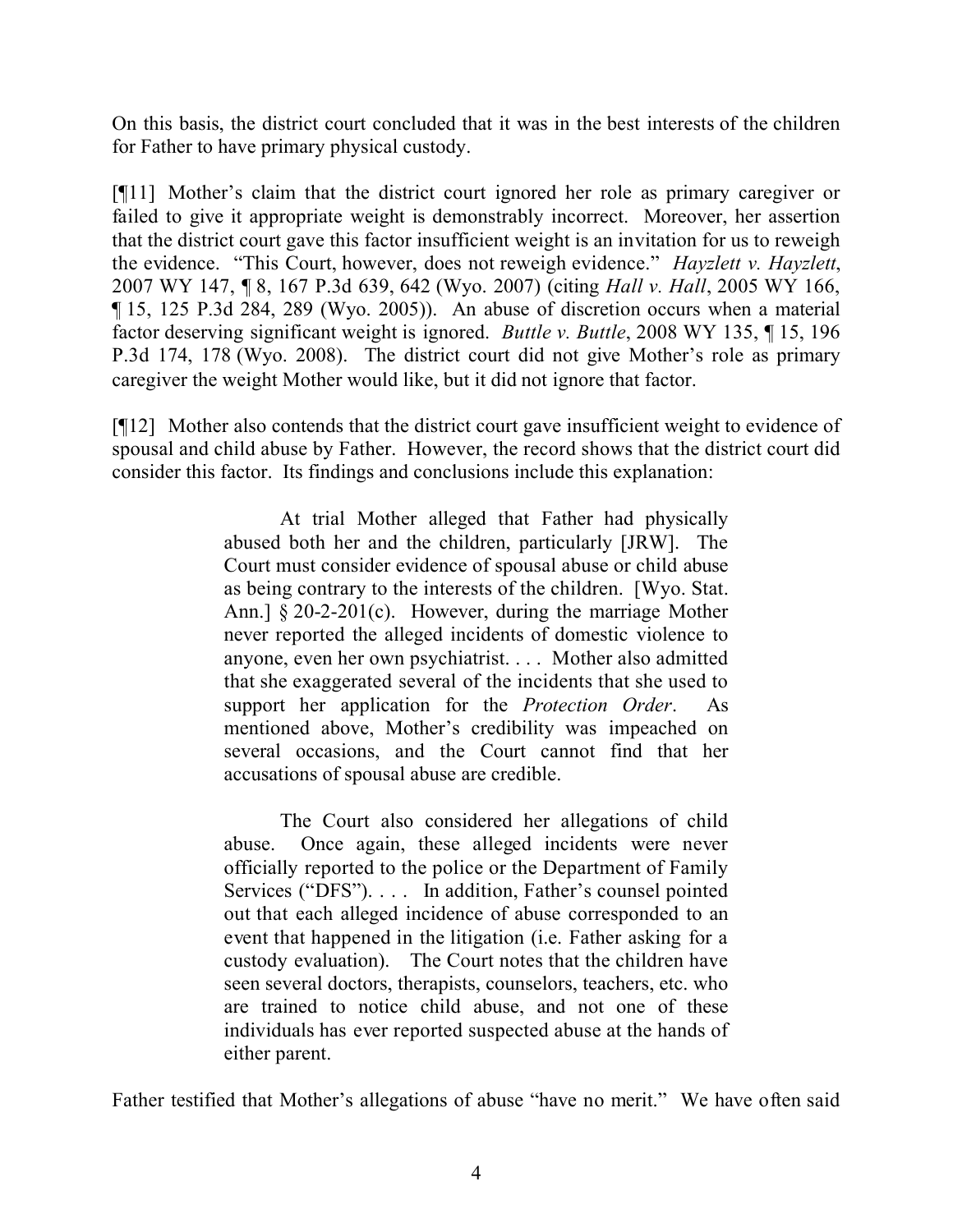that the credibility of witnesses is for determination by the trial court. *E*.*g*., *Hench v. Robinson*, 75 Wyo. 1, 12, 291 P.2d 417, 421 (Wyo. 1955). In light of Father's denial, and the district court's findings regarding Mother's credibility, it was reasonable for the district court to give the allegations of abuse less weight than Mother would like. Mother has not demonstrated an abuse of discretion in granting primary physical custody to Father.

# *2. Splitting of Medical Costs*

[¶13] The district court ordered that Father should continue to provide health insurance for the children, and that "[a]ny uncovered medical expenses should be divided equally between the parties." Citing the disparity in their incomes, Mother asserts that Father makes a minimum of ten times more than she does. Mother contends that the district court abused its discretion by ordering an equal split of medical expenses not paid by insurance.

[¶14] The record demonstrates that the district court had a reasonable basis for its decision. Both Father and Mother testified about the special needs of the children, but they disagreed about the amount of medical care, therapy, and other services the children needed. For example, Father testified to a "prominent disagreement" with Mother about JRW's speech therapy. He believed that the school was providing adequate therapy, while Mother wanted JRW to continue receiving additional therapy from a private source. Father also disagreed with Mother over whether JMW needed continuing physical therapy. He expressed his concern that the children had been subjected to "overtreatment and redundant therapies," and his belief that overemphasizing their disabilities kept them "too much in the sick role." He testified that an even split of uncovered medical expenses would help discourage Mother from seeking a level of services that Father believed was unnecessary and possibly harmful.

[¶15] The district court apparently found Father's testimony credible, and accepted an equal split of uncovered medical expenses. This decision did not exceed the bounds of reason under the circumstances. It was not an abuse of discretion.

# *3. Withdrawal of Guardian Ad Litem*

[¶16] Several months after the divorce proceedings were initiated, Father filed a motion for the appointment of a guardian ad litem to represent the best interests of the children. The district court granted that motion, indicating that Mother had stipulated to the order. Nine months later, the guardian ad litem filed a motion to withdraw, and the district court granted the motion. Mother claims that the district court abused its discretion when it permitted the guardian ad litem to withdraw without participating fully in the remainder of the proceedings.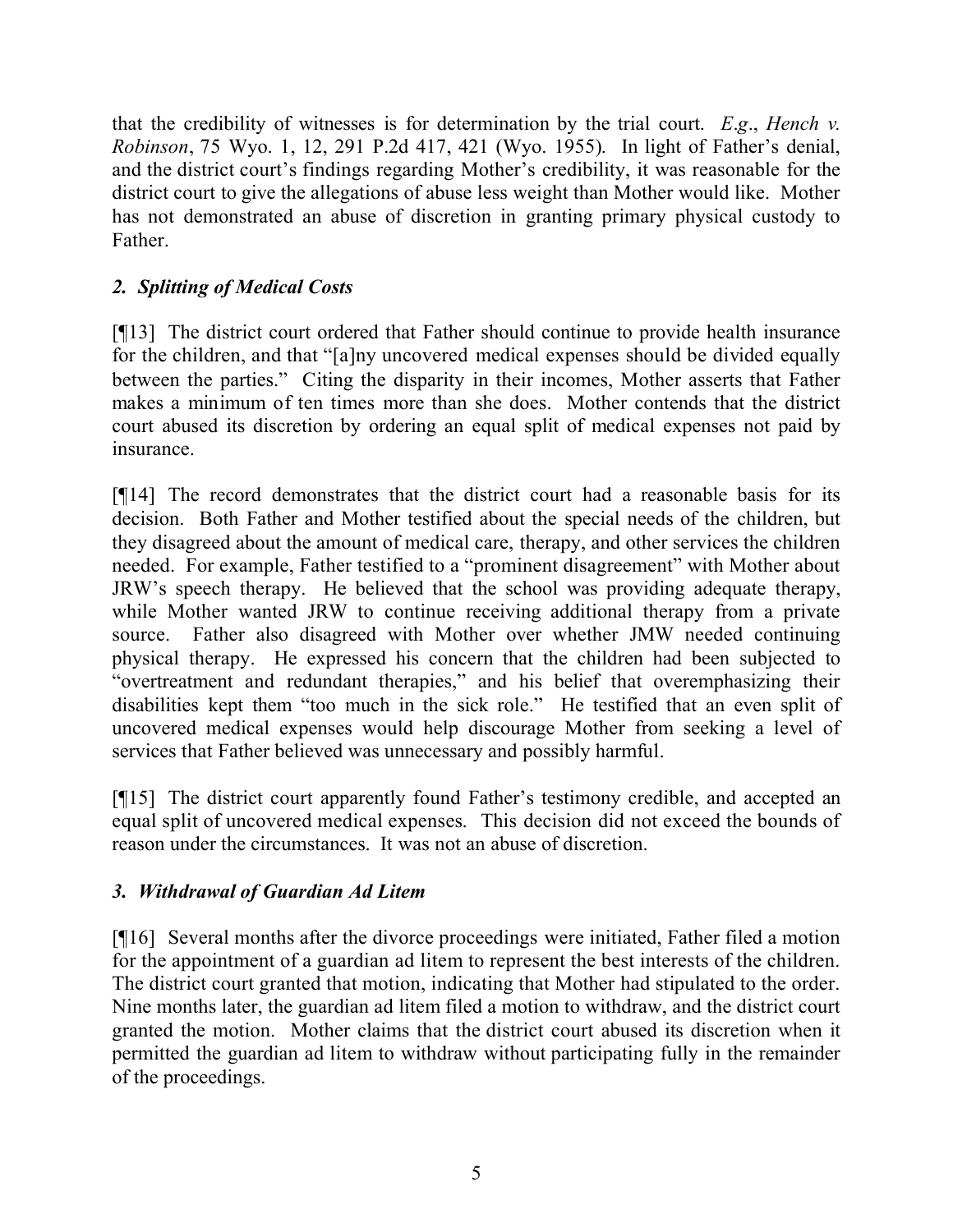[¶17] The record reflects that Mother agreed to the guardian ad litem's withdrawal. The guardian ad litem's motion stated that she had consulted with counsel for Mother and Father, "and they have both given their consent to Counsel's withdrawal as Guardian *Ad Litem* in this matter." Mother never asserted in the district court that the guardian ad litem should not be allowed to withdraw, and "we generally decline to review issues raised for the first time on appeal." *Kordus v. Montes*, 2014 WY 146, ¶ 10, 337 P.3d 1138, 1141 (Wyo. 2014) (citing *In re Lankford*, 2013 WY 65, ¶ 28, 301 P.3d 1092, 1101 (Wyo. 2013) and *Jones v. State*, 2006 WY 40, ¶ 7, 132 P.3d 162, 164 (Wyo. 2006).

[¶18] Mother recognizes this rule, but relies on *Rowan v. Rowan*, 786 P.2d 886, 889 (Wyo. 1990) to claim that our "usual rule" is that an "issue raised for the first time on appeal will not be considered by this court absent special circumstances." She claims that special circumstances exist in this case. She analogizes this case to *Clark v. Alexander*, 953 P.2d 145 (Wyo. 1998), in which we reviewed the admissibility of the guardian ad litem's testimony, even though neither party had objected to the evidence being admitted by the district court.

[¶19] The special circumstances in *Clark* were that the "'definition of the precise roles of the attorney and the guardian ad litem for children is still evolving and not without difficulty.'" *Id*. at 151 (quoting *S.S. v. D.M.*, 597 A.2d 870, 877 (D.C. 1991)). We noted that, in Wyoming, the role of an attorney or guardian ad litem in custody cases is not addressed by statute, and that our case law had not clearly delineated the duties of a guardian ad litem. "Given the lack of clear direction provided to those who must fulfill this role in Wyoming, and our certainty that the issues in this case will reappear in the future," we chose to address those matters in our opinion. *Clark*, 953 P.2d at 151. Those special circumstances are not present in Mother's case. She presents, and we find, no other circumstances justifying our consideration of an issue raised for the first time on appeal.

# *4. Modification of Findings of Fact and Conclusions of Law*

[¶20] Following the trial, the district court issued detailed and comprehensive Findings of Fact and Conclusions of Law. It concluded that Father should have primary physical custody of the children. Mother was to have liberal visitation, including from Wednesday afternoon until Monday morning on alternating weeks during the school year, nine weeks during the summer, and alternating holidays. The district court ordered Mother to pay child support in the presumptive amount calculated pursuant to Wyo. Stat. Ann.  $\S 20-2-304(a)$ .

[¶21] Mother filed a motion asking the district court to modify child support. She claimed that the visitation schedule authorized her to keep the children overnight 43% of the year, and urged the district court to recalculate child support using the alternative formula set forth in Wyo. Stat. Ann. § 20-2-304(c). Under the alternative child support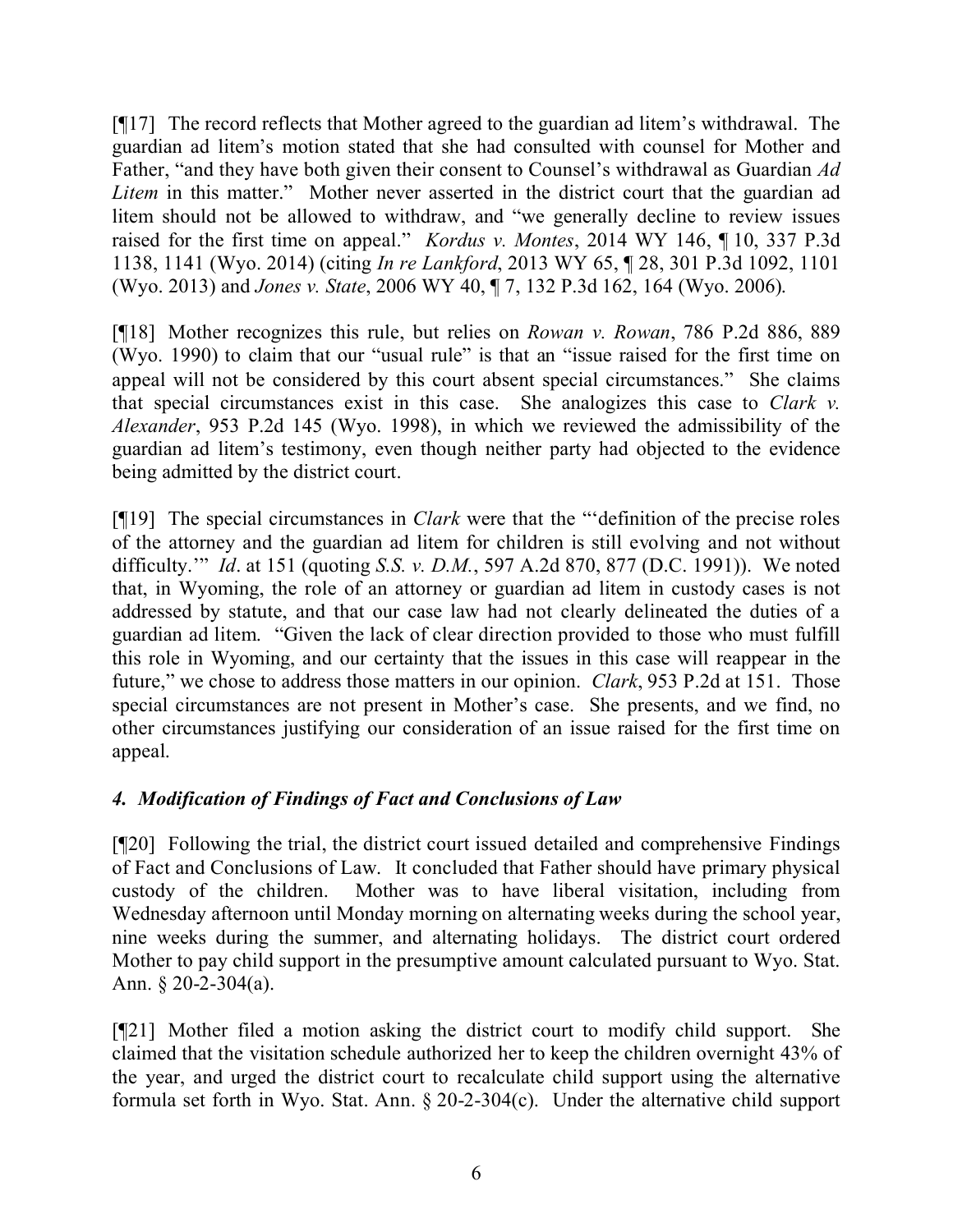formula, Father would pay child support to Mother.

[¶22] The district court modified the findings and conclusions, but not in the way Mother sought. As it explained, "Rather than adopt changes in the child support calculations as proposed by [Mother], the Court finds that modifying the visitation schedule such that a shared custody arrangement is avoided is in the best interests of the children." The original findings and conclusions provided that Mother would have the children on alternating weekends during the school year from *Wednesday* afternoon until Monday morning. The district court modified that to a period from *Friday* afternoon until Monday morning.

[¶23] The district court explained its authority to make the modification this way:

Procedurally, the Court finds that its *Findings of Fact and Conclusions of Law* was not intended to be a final order. Thus, the Court is able to modify such in its discretion prior to entering a final order irrespective of certain timing or other limitations set forth under Rules 59 and 60. *Broadhead v. Broadhead*, 737 P.2d 731 (Wyo. 1987).

In *Broadhead*, a divorce case, the district court issued two decision letters, but thereafter "entered the divorce decree substantially different from provisions of the decision letters." *Id.* at 732. We said that the decision letters were not intended as final orders, and the district court had discretion to modify its tentative decisions before a final order was entered. We concluded that the district court did not err in issuing a divorce decree that differed from the earlier decision letters. *Id*. at 733.

[¶24] Similarly, in Mother's case, the district court's findings and conclusions were not meant as a final order. They directed Father to prepare and circulate a proposed divorce decree. Applying the ruling from *Broadhead*, the district court had discretion to modify the findings and conclusions before entering a final order. However, Mother seeks to distinguish her case from *Broadhead* on several bases.

[¶25] First, she points out that *Broadhead* involved only property division, while her case involves child custody and child support. She asserts that Wyo. Stat. Ann. § 20-2- 201 requires a district court to consider a list of ten factors when making child custody decisions, a requirement that did not apply in *Broadhead*. She contends that the district court erred because it did not address how those ten factors affected the decision to modify the original findings and conclusions.

[¶26] Contrary to Mother's claim, a district court's discretion to modify non-final orders does not depend on the issue being decided. We have recognized this discretion in cases involving, for example, the appointment of a guardian, *In re Lankford*, ¶ 26, 301 P.3d at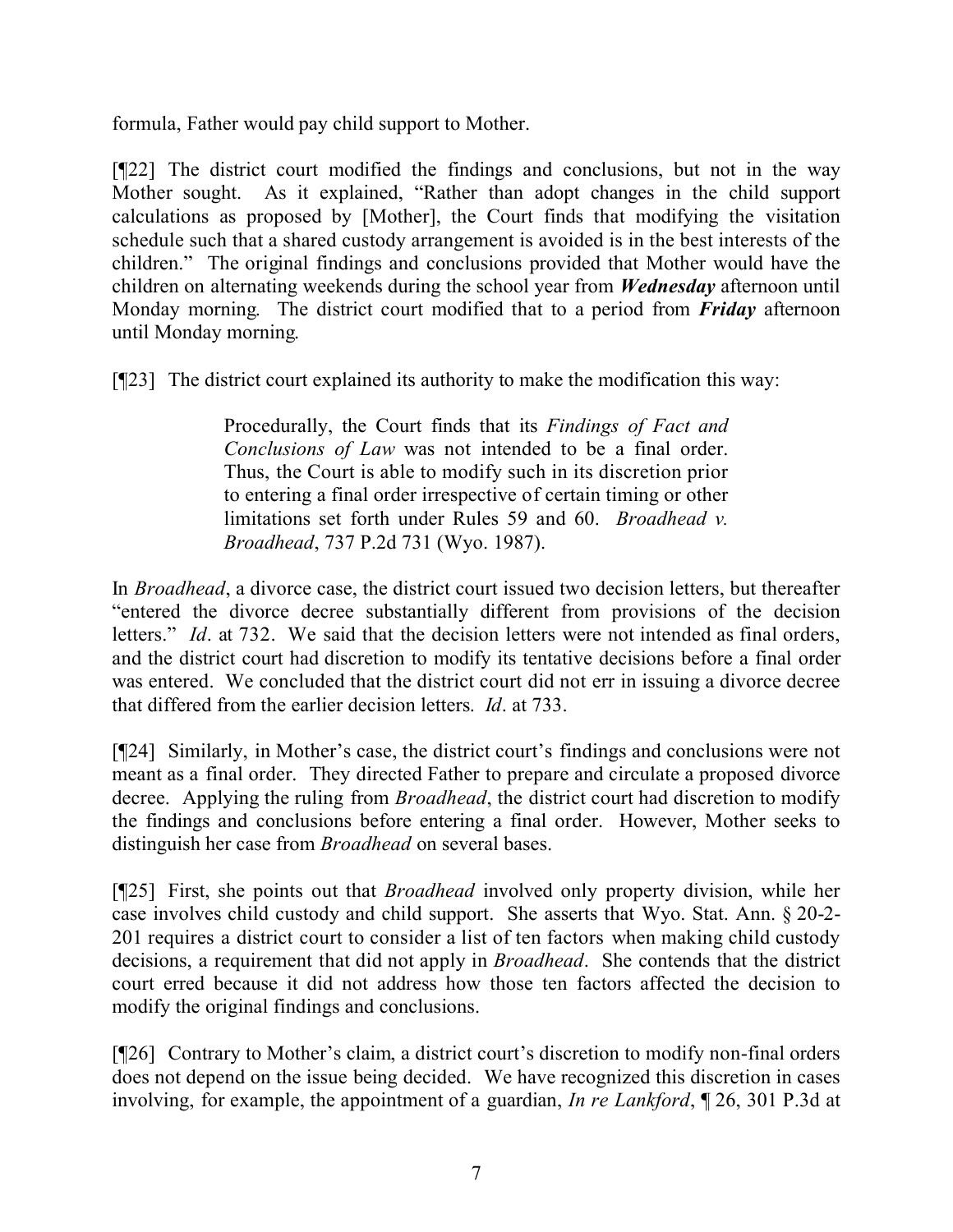1100, and in a case described only as "civil litigation," *Steranko v. Dunks*, 2009 WY 9,  $\P$ [2, 6, 199 P.3d 1096, 1096-97 (Wyo. 2009). We have previously recognized it in a case dealing with child custody, *Parris v. Parris*, 2009 WY 44, ¶ 17, 204 P.3d 298, 303 (Wyo. 2009), and in another dealing with child support, *Lee v. Lee*, 2013 WY 76, ¶ 10, 303 P.3d 1128, 1132 (Wyo. 2013).

[¶27] As to the ten statutorily required factors, the district court's findings and conclusions contained a thorough and thoughtful discussion of each of the ten factors and how they influenced the district court's decision. That discussion is also incorporated into the divorce decree, the district court's final decision on child custody. The district court did not overlook the ten factors, and Mother has presented no authority indicating that the district court was required to repeat this lengthy discussion a third time in its order modifying the findings and conclusions.

[¶28] In its original findings and conclusions, the district court concluded that Father should have primary physical custody. It explicitly concluded that, for several reasons, "a shared custody arrangement is not appropriate." It then adopted the visitation schedule proposed by Father. Mother's motion for modification indicated that she considered this visitation schedule to be a shared custody arrangement, or at least coming close to that. Noting that shared custody is disfavored in Wyoming, the district court adjusted the details of the visitation schedule to be more consistent with its basic conclusion that Father would have primary physical custody. Under the circumstances, we cannot conclude the district court abused its discretion.

[¶29] The second distinction Mother proposes is that the district court in *Broadhead* invited the parties to comment and request alternative relief, and held a hearing to consider further evidence before modifying its decision. The district court did not hold a hearing, and Mother asserts that the decision "came as a complete and utter surprise." Relying on *In re MEO*, 2006 WY 87, ¶ 38, 138 P.3d 1145, 1156 (Wyo. 2006), she further contends that the right to familial association is fundamental and constitutionally protected, and when addressing such a right, courts "must accommodate to the keenest spirit of procedural due process." She claims that the district court was required to hold a hearing and take new evidence, if offered, in order to avoid infringing on her due process rights.

[¶30] In support of her position, Mother relies on *KES v. CAT*, 2005 WY 29, 107 P.3d 779 (Wyo. 2005). In that case, we recognized that a parent's right to associate with his or her child is a constitutionally protected liberty interest, and in custody litigation, that interest entitles the parent to procedures that satisfy the requirements of due process. *Id*., ¶ 16, 107 P.3d at 783-84. Over the objection of one of the parents, the district court interviewed the child in private to learn if the child preferred to live with one parent or the other. We ruled that, "When a judge interviews a child in private without the consent of a parent, that parent is deprived of due process inasmuch as he or she is unable to hear